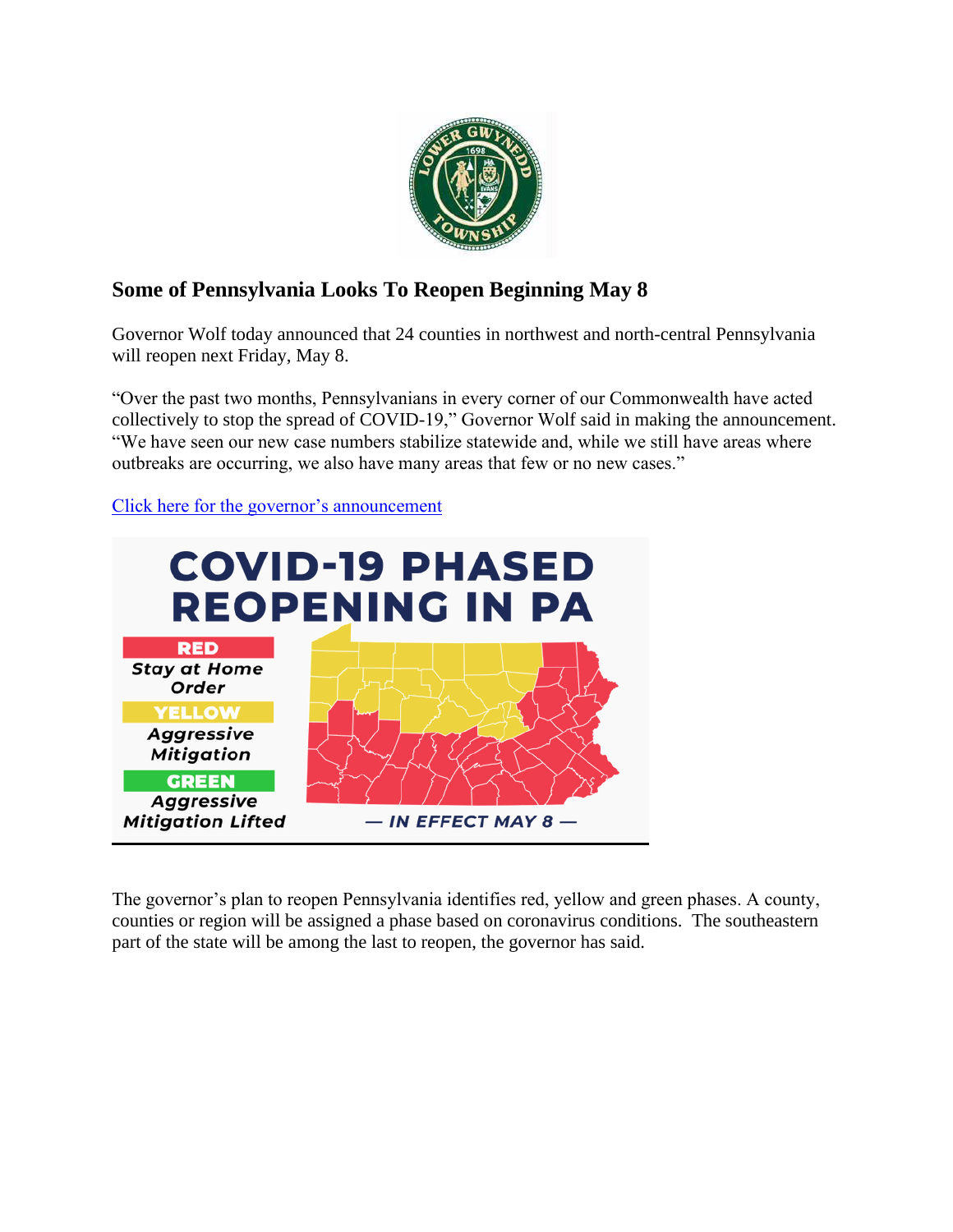| <b>Reopening Southeastern Pennsylvania</b> |                    |                              |                |                                |               |                         |
|--------------------------------------------|--------------------|------------------------------|----------------|--------------------------------|---------------|-------------------------|
| County                                     | 2019<br>Population | Population<br>$\div$ 100,000 | <b>Current</b> |                                | <b>Target</b> |                         |
|                                            |                    |                              | 14 Day         | <b>Daily</b><br><b>Average</b> | 14 Day        | Daily<br><b>Average</b> |
| <b>Berks</b>                               | 421,164            | 4.21164                      | 1,517          | 108                            | 211           | 15                      |
| <b>Bucks</b>                               | 628,270            | 6.2827                       | 1,525          | 109                            | 314           | 22                      |
| Chester                                    | 524,989            | 5.24989                      | 736            | 53                             | 262           | 19                      |
| Delaware                                   | 566,747            | 5.66747                      | 2,126          | 152                            | 283           | 20                      |
| Lancaster                                  | 545,724            | 5.45724                      | 1,017          | 73                             | 273           | 19                      |
| Montgomery                                 | 830,915            | 8.30915                      | 2,612          | 187                            | 415           | 30                      |
| Philadelphia                               | 1,584,064          | 15.84064                     | 8,286          | 592                            | 792           | 57                      |
| Schuylkill                                 | 141,359            | 1.41359                      | 232            | 17                             | 71            | 5                       |
| <b>SEPA Region</b>                         | 5,243,232          | 52.43232                     | 18,051         | 1,289                          | 2,622         | 187                     |

The Township continues to monitor coronavirus conditions and to work with the Montgomery County Department of Health and state health officials. Please continue to observe the stay-athome order, comply with all guidance on wearing a mask when outside your home and remember to social distance.

## **Township Business**

The Township Building will remain closed to the public in accordance with Governor Wolf's stay-at-home order. All correspondence should be conducted electronically or via telephone.

Please call 215-646-5302 or [contact staff by email](https://www.lowergwynedd.org/website-resources/contacts-directory.aspx) for assistance.

#### **Board Of Supervisors Meeting**

The Board of Supervisors will meet virtually on May 12. The meeting will be conducted on Zoom. Details will be released closer to the meeting.

#### **Leaf Collection**

Spring leaf collection will take place on Saturday, May 9.